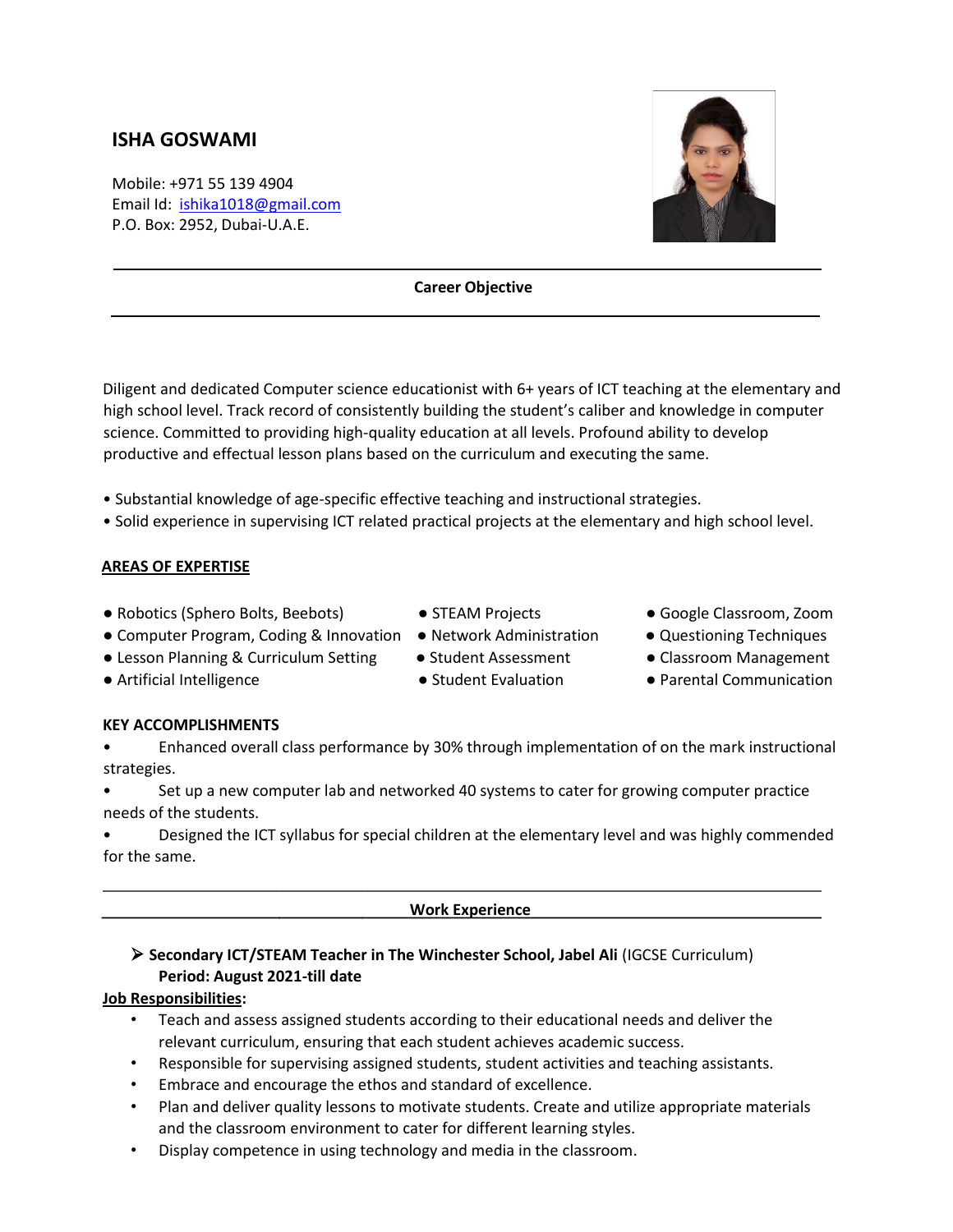- Promote the general progress and well-being of students and provide guidance to students on educational matters.
- Work alongside colleagues on the preparation and development of teaching materials, resources, courses of study and pastoral arrangements.
- Assist in the planning and organizing of school events and functions (e.g. inter-house competitions, concerts, school plays, prize days etc.)
- ➢ **ICT Head coordinator/ICT Teacher in Arab Unity School, Dubai** (Cambridge IGCSE Curriculum) **Period: May 2017- March 2021.**

## **Job Responsibilities:**

- Plan, prepare and deliver outstanding lessons to provide students with the opportunity to achieve their potential.
- Supervise computer-based projects and manage, develop and share resources to enhance teaching of ICT and Computing.
- Contribute to objectives of the curriculum area within the school objectives and take part in an annual review of the subject and curriculum area.
- Prepare lesson plans and schemes of work as agreed with the Head of Faculty.
- Monitor the progress and achievement of the students following the course and identify the appropriate intervention strategies for underachieving students.
- Keep records of students' progress and achievement and set appropriate targets.
- To create the necessary support materials for task.

# ➢ **Admin & ICT Support Engineer – Sinas Group Of Companies,** Al Quoz Ind-2, Dubai-UAE **Period: November 2016-May 2017**

# **Job Responsibilities:**

- Develop support procedures and strategies for applications development, solves problems and provides technical expertise and diagnoses and resolves complex system problems.
- Identifying variations and potential high-risk areas in securing adherence to standards and procedures.
- Communicating, educating and liaising with users and management to ensure awareness and adherence to standards, procedures and quality control issues and activities.
- Assisting in troubleshooting, diagnosing, testing and resolving system problems and issues.
- Analyzing, evaluating and diagnosing technical problems and issues such as installation, maintenance, repair, upgrade and configuration and troubleshooting of desktops, software, hardware, printers, Internet, email, databases, operating systems and security systems.

# ➢ **ICT/Computer Trainer- RomanTech Computer Education,** Bathinda, Punjab, India.  **Period: July 2015-July 2016**

# **Job Responsibilities:**

- Responsible for training students in the use of software packages and information systems that are used in an organization.
- Evaluates the effectiveness of training programs, using surveys, questionnaires, interviews and observation, to plan future courses or to amend existing ones.
- Organize, maintain and manage class systems in proper working condition.
- Design and develop appropriate computer instructional material.
- Initiate and implement systems, procedures and other student management issues.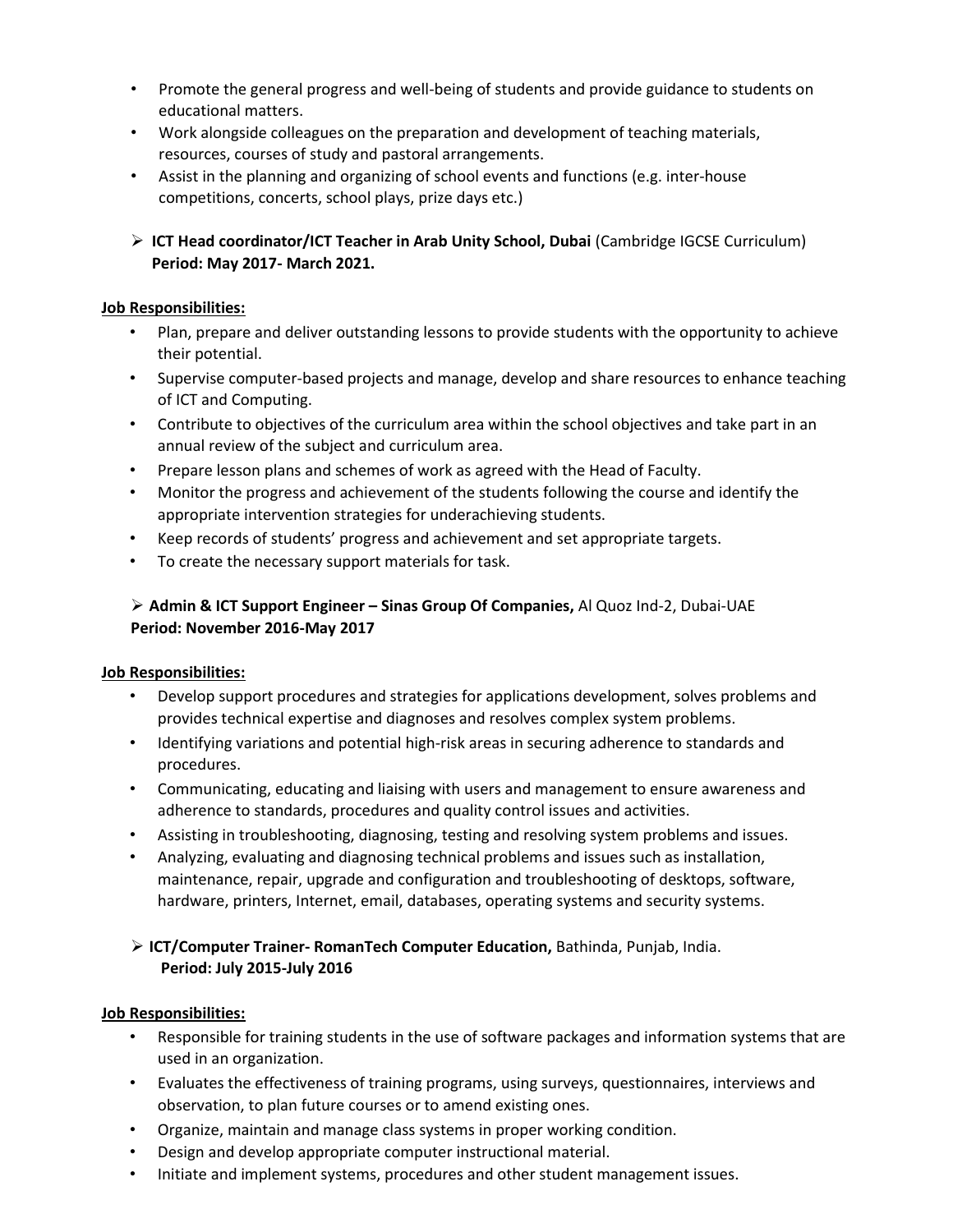- Develop and implement lesson plans and classroom activities in consistent with the student management issues.
- Conduct group training sessions.
- Determine and troubleshoot technology services for staff.

## **Skills Profile**

### **Industrial Skills**

| $\bullet$ | <b>Programming Languages</b>     | $C, C++, Java$              |
|-----------|----------------------------------|-----------------------------|
|           | • Scripting and Markup Languages | HTML, CSS, Java Script, PHP |
| $\bullet$ | <b>Database and Analytics</b>    | Microsoft Access, SQL       |
|           | <b>Operating Systems</b>         | Windows and Linux           |

### **Self-Motivation and Team Working:**

- Demonstrated skill while working as an intern in Madhuvan Technologies. Coordinating activities with a team interacting with technicians ensuring timely completion of work.
- As a participant and event head, I have managed an Art and craft and cultural events in the university.

### **Communication Skills:**

• Strengthened a broad range of skills regularly addressing audiences in various events, while I was a participant in cultural events at university. **IELTS** with overall **6** Band

#### **Education and Qualifications**

| <b>PGCTL (Post Graduation in Teaching &amp; Learning)</b><br>Suraasa.com (KHDA Approved)                                                                                                    | <b>August 2021-Continue</b> |
|---------------------------------------------------------------------------------------------------------------------------------------------------------------------------------------------|-----------------------------|
| <b>B.E Computer Science and Engineering</b>                                                                                                                                                 | $2012 - 2015$               |
| Malout Institute of Management and Information Technology, Malout, Punjab-India<br>Punjab Technical University, Jalandhar, Punjab-India<br>(Degree attestation done as per UAE regulations) |                             |
| Diploma in Computer science and Engineering                                                                                                                                                 | $2009 - 2012$               |

| Diploma in Computer science and Engineering                                     | $2009 - 2012$ |
|---------------------------------------------------------------------------------|---------------|
| Punjab State Board of Technical Education and Information Technology-Chandigarh |               |

|        |               |            | <b>Industrial Trainings</b>     |  |
|--------|---------------|------------|---------------------------------|--|
|        | Jan-May 2015  | <b>PHP</b> | MADHUVAN TECHNOLOGIES, Bathinda |  |
| $\Box$ | May-July 2013 | PHP        | NETMAX TECHNOLOGIES PVT.LTD     |  |